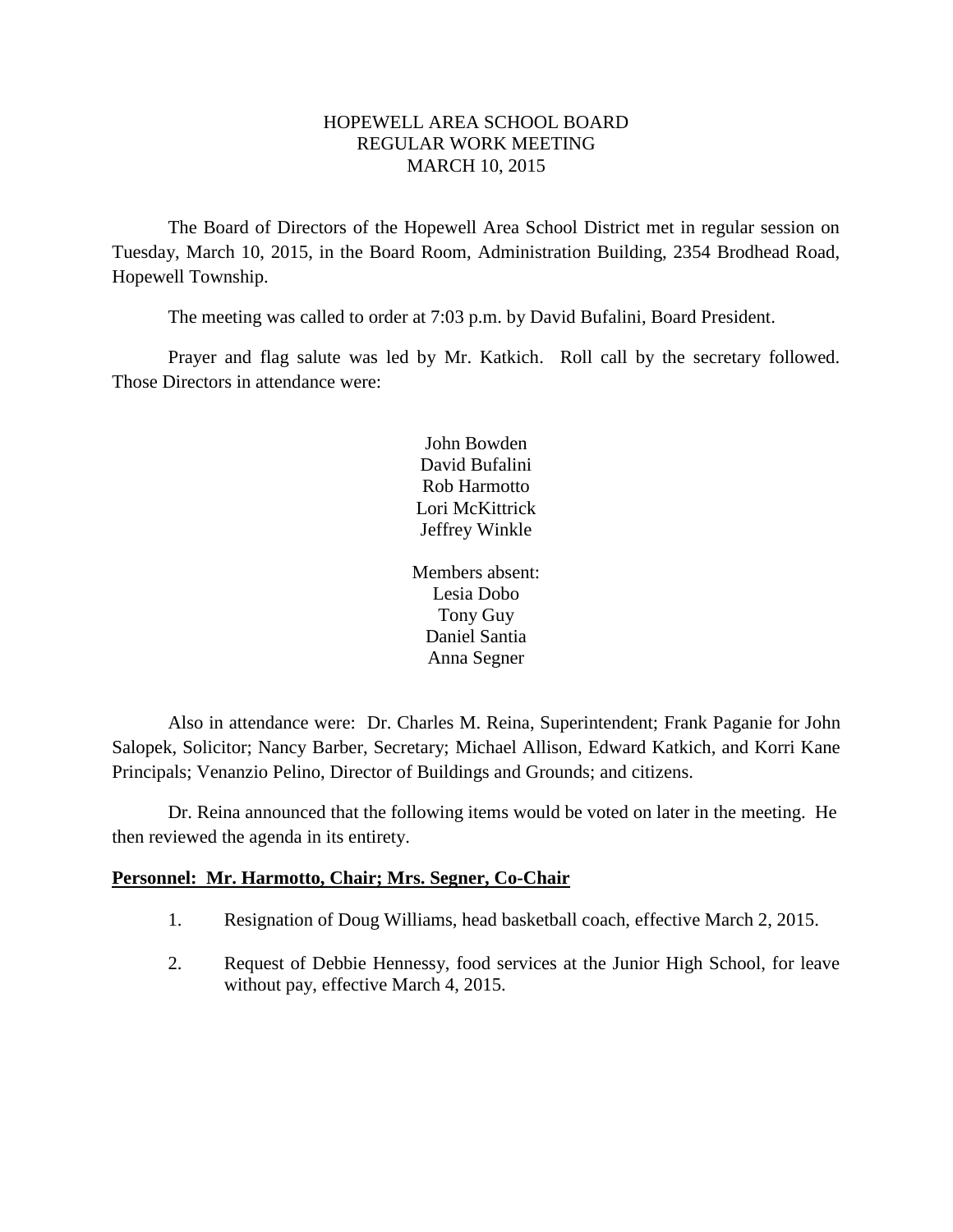The remaining items will be voted on during the March 24, 2015 meeting.

## **Education/Curriculum/Instruction**

1. Request of Mr. Katkich and Elizabeth Lehman to consolidate the end-of-year  $7<sup>th</sup>$ and  $8<sup>th</sup>$  grade field trips. The trip this year will be May 27, 2015 on the Gateway Clipper through the Emsworth Lock and Dam and a walking tour of Fort Pitt.

# **Athletics**

- 1. Payment of winter coaches beyond the regular season. (Attachment)
- 2. Request of Hopewell Football Boosters to operate the concession stand, spirit shop and conduct a 50/50 raffle at all home Varsity, Jr. Varsity, Freshman and Junior High football games.
- 3. Request of Hopewell Football Boosters to hold their monthly meeting at Hopewell Junior High School on the second Monday of every month at a location to be determined.

# **Buildings and Grounds**

- 1. Request of Robert W. Young Post 38805 Veterans of Foreign Wars to use the Senior High School as a staging area and the Junior High School for their Memorial Day parade and service.
- 2. Request of the B. F. Jones Memorial Library to use the High School Auditorium for a concert on November 21, 2015.
- 3. Request of Hopewell Youth Football to host 2015 Viking Day Carnival on Saturday, July 18, 2015 from 11:00 a.m. until 9:00 p.m. in the Margaret Ross Elementary School parking lot.
- 4. Request by Shannon Shawgo to use the High School football field and soccer field for the 4th Annual Mad Skills Soccer Camp, June 8, 2015 through June 12, 2015 from 8:00 a.m. until 1:00 p.m. This is Shannon's senior project. Proceeds go to the Women's Soccer Boosters.
- 5. Spring pool schedule. (**Attachment**)
- 6. Proposal from Dagostino Electronic Services, Inc. for WLAN add-on upgrade in the amount of \$8,996.60.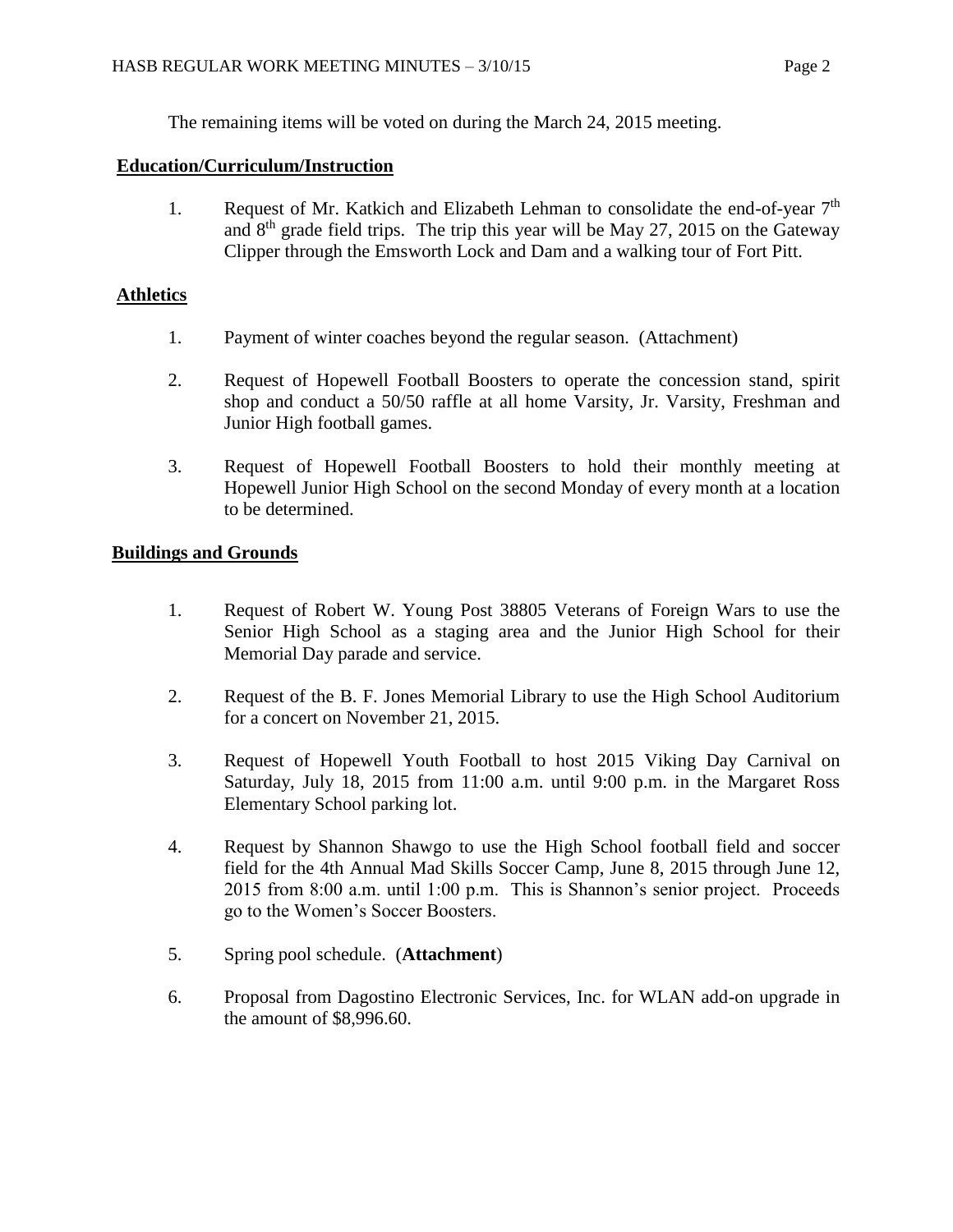- 7. Develop specifications and advertise for bids, when required, for the following projects:
	- a. Electronic sign at the Junior High School;
	- b. One ton dump truck;
	- c. Repairs to the bleachers at the Junior High School;
	- d. Renovations to the High School Auditorium;
	- e. Roof repairs at the Bus Garage; and
	- f. Hopewell Elementary cafeteria tables.

Mrs. Robb explained that she, Dr. Reina and Mr. Pelino decided upon those items most in need of attention. She stated that the list was not all inclusive, but included items that are no longer able to be repaired. The next step would be to develop specifications with building administrators.

### **Finance and Budget**

- 1. 2015-2016 Pay Schedule, as presented. (**Attachment**)
- 2. Advertisement for receipt of bids for supplies and/or equipment for the 2015-2016 school year.
- 3. Diane Palsa and Janice Mikoloski as deputy tax collectors for Raccoon Township.
- 4. 2015-2016 Beaver Valley Intermediate Unit general operating budget in the amount of \$2,115,972.00.

### **Legislative**

1. Nomination of  $\qquad \qquad$  as the District representative to the Beaver Valley Intermediate Unit Board.

### **Personnel**

- 1. Resignation for retirement of Sandy Nan, Junior High Secretary, effective June 30, 2015.
- 2. Employment of Ryan Busch, assistant football coach, effective March 2, 2015.
- 3. Resignation of Christy Bailey, breakfast aide and substitute aide/secretary, effective March 6, 2015.
- 4. Resignation for retirement of Patricia DelGreco, Title I teacher at Margaret Ross Elementary School, effective June 5, 2015.
- 5. Resignation of Adam Thomas, computer technician, effective March 9, 2015.